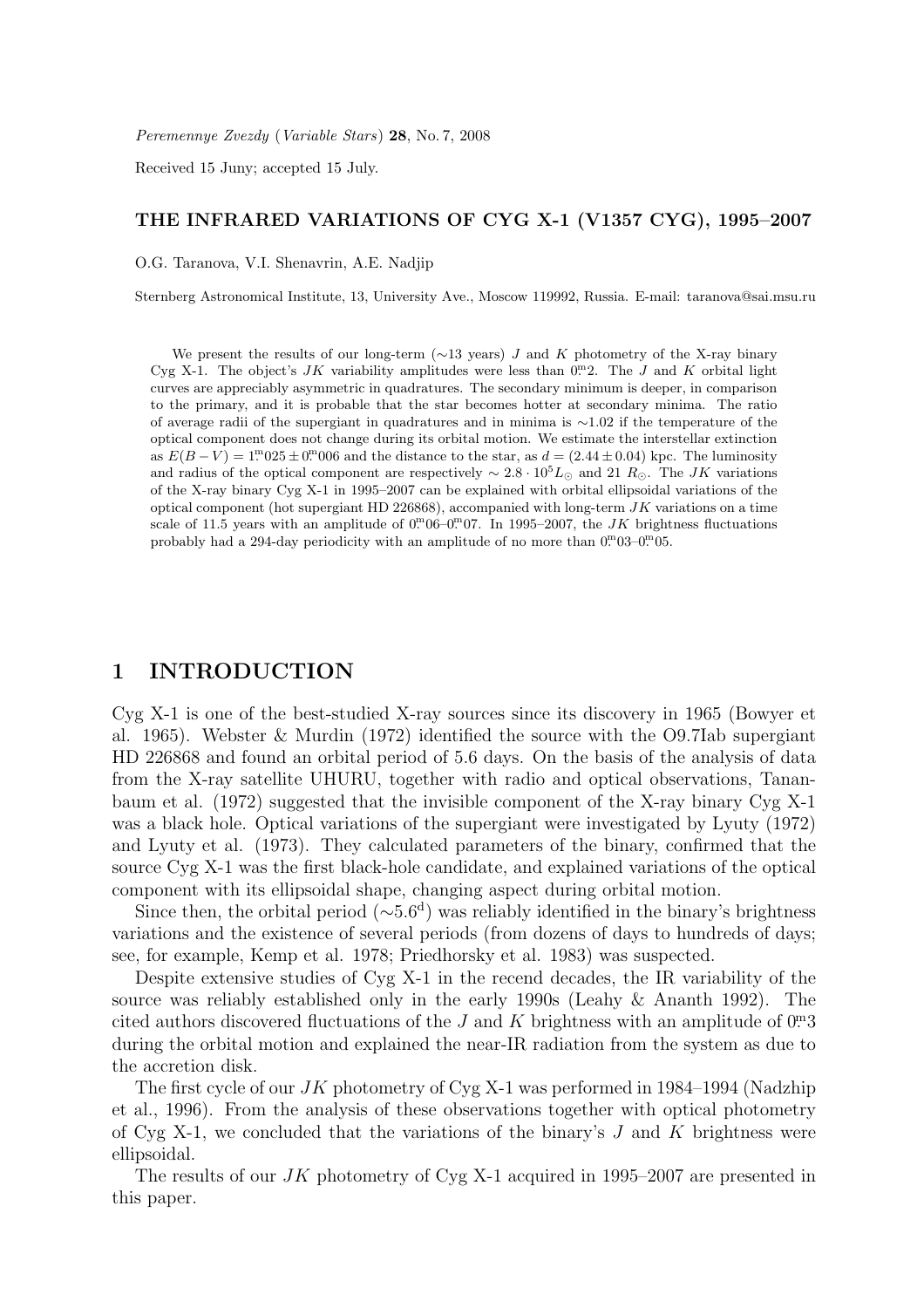# 2 OBSERVATIONS

Our JK photometry of Cyg X-1 was performed at the 1.25-m telescope of the Crimean Laboratory of the Sternberg Astronomical Institute using a photometer with a liquidnitrogen-cooled InSb detector. The photometer was mounted at the Cassegrain focus of the telescope; the exit aperture was  $\sim 12''$ . The star BS 7615 from the Johnson et al. (1966) catalog served as a photometric standard. The results of our photometry of Cyg X-1 between June, 1995 and September, 2007 and their uncertainties are presented in Table 1.

## 3 RESULTS AND DISCUSSION



Figure 1. The 1984–2007 JK light curves and  $J-K$  color curve of Cyg X-1. The straight lines are linear fits. The solid and dotted curves are fits to eighth-order polynomials and their confidence intervals. The lines 1, 2, and 3 show approximal time intervals of the maximum (line 1) and minimum (line 2) in the optical brightness and in the X-ray source activity (line 3).

### Characteristic Features of the JK Brightness Variations of Cyg X-1 in 1995– 2007

Variations of the J and K magnitudes and  $J - K$  color of Cyg X-1 are presented in Fig. 1 for the whole time interval covered with our observations (1984–2007). The observations of 1984–1994 are plotted as asterisks; circles are observations of 1995–2007. The straight lines are linear fits of the observations. The results of our J and K photometry of 1984– 1994 were discussed earlier (Nadzhip et al. 1996). The following qualitative features of the J and K magnitude and  $J - K$  color variations are apparent from Table 1 and Fig. 1: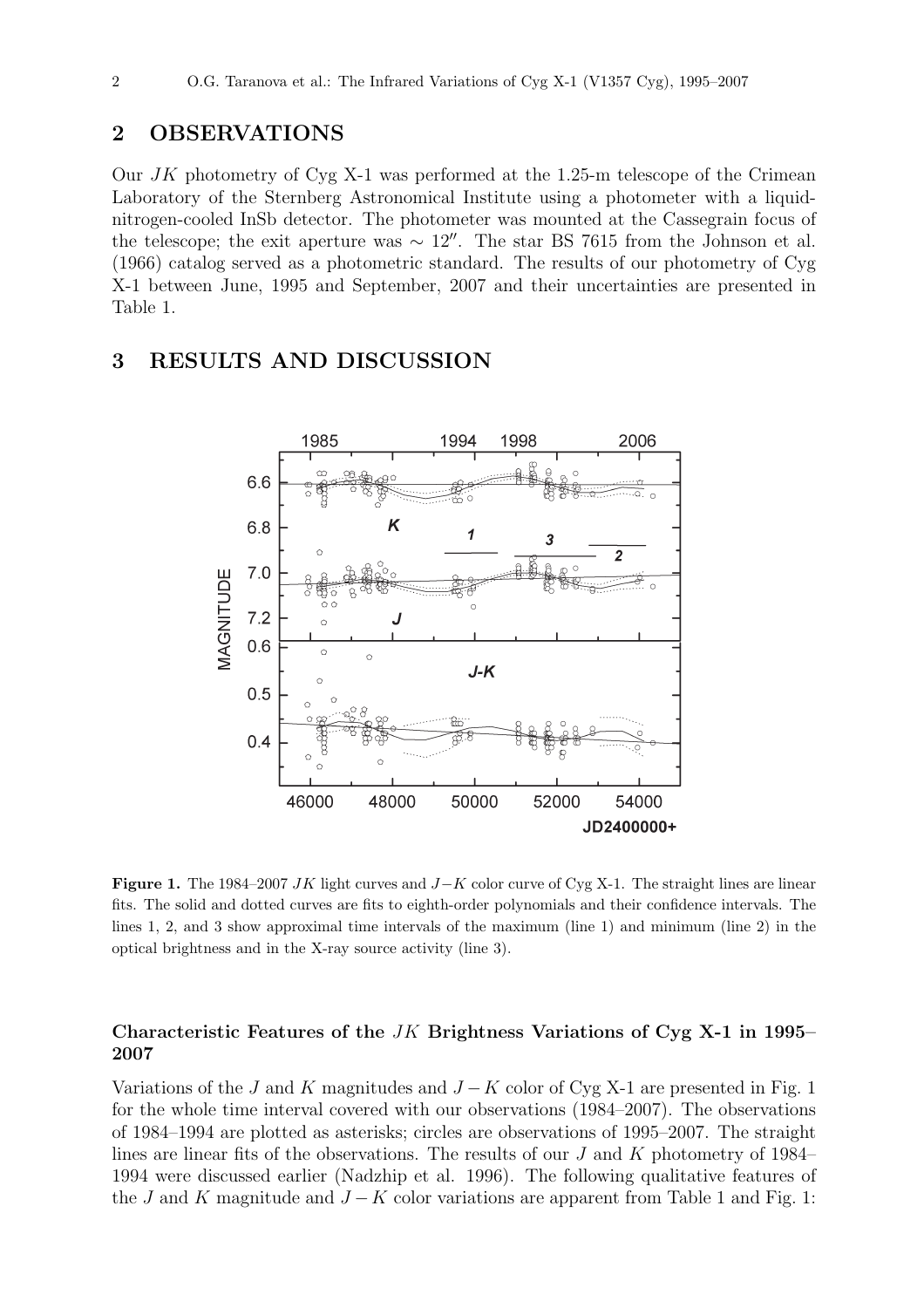– the amplitudes of fluctuations of the J and K brightness did not exceed  $0<sup>m</sup>2$  during 1995–2007;

– the average K-brightness level almost did not vary between 1984 and 2007, but the J brightness has probably increased (see Fig. 1, straight lines). This has led to a decrease of the  $J - K$  color index in 2006–2007 compared to 1984–1985 (the straight line in the bottom part of Fig. 1).

It is easily apparent from the JK light curves (Fig. 1) that the brightness of Cyg X-1 decreased during 1990–1994, then it increased to a maximum near 2000 and again decreased to 2003. We attempted to fit the J and K brightness fluctuations observed in 1984–2007 to polynomials of different order (from 2 to 9). As a result, the narrowest confidence intervals were found for curves of the eighth order, they are shown in Fig. 1 as solid curves (the dashed lines are boundaries of the confidence intervals). The periodic component having a time scale of 4000–4300 days ( $\sim$  11.5 years) and an amplitude of  $\sim 0^{m}06-0^{m}.07$  in the K filter is visible well enough.



Figure 2. The 1995–2007 JK light curves of Cyg X-1 folded with the orbital periods. The broken lines are for averaged values.

In 1998–2004, an activity increase of the X-ray source was accompanied with a decrease of the binary's optical activity (Karitskaya et al. 2006). In the near-IR range, on the contrary, the activity of the X-ray source probably caused some increase both of the IR brightness and of the color temperature. It is clearly seen in Fig. 1, where the lines 1, 2, and 3 mark the approximate time intervals of the maximum (line 1) and minimum (line 2) in the optical brightness and in the X-ray source activity (line 3).

In other words, we can assume that there is a "long-term" component of the  $JK$ radiation with a variability time scale of about  $11.5$  years in the observed  $JK$  brightness variations of Cyg X-1 . The "long-term" component and the activity of the binary's X-ray component are probably interrelated.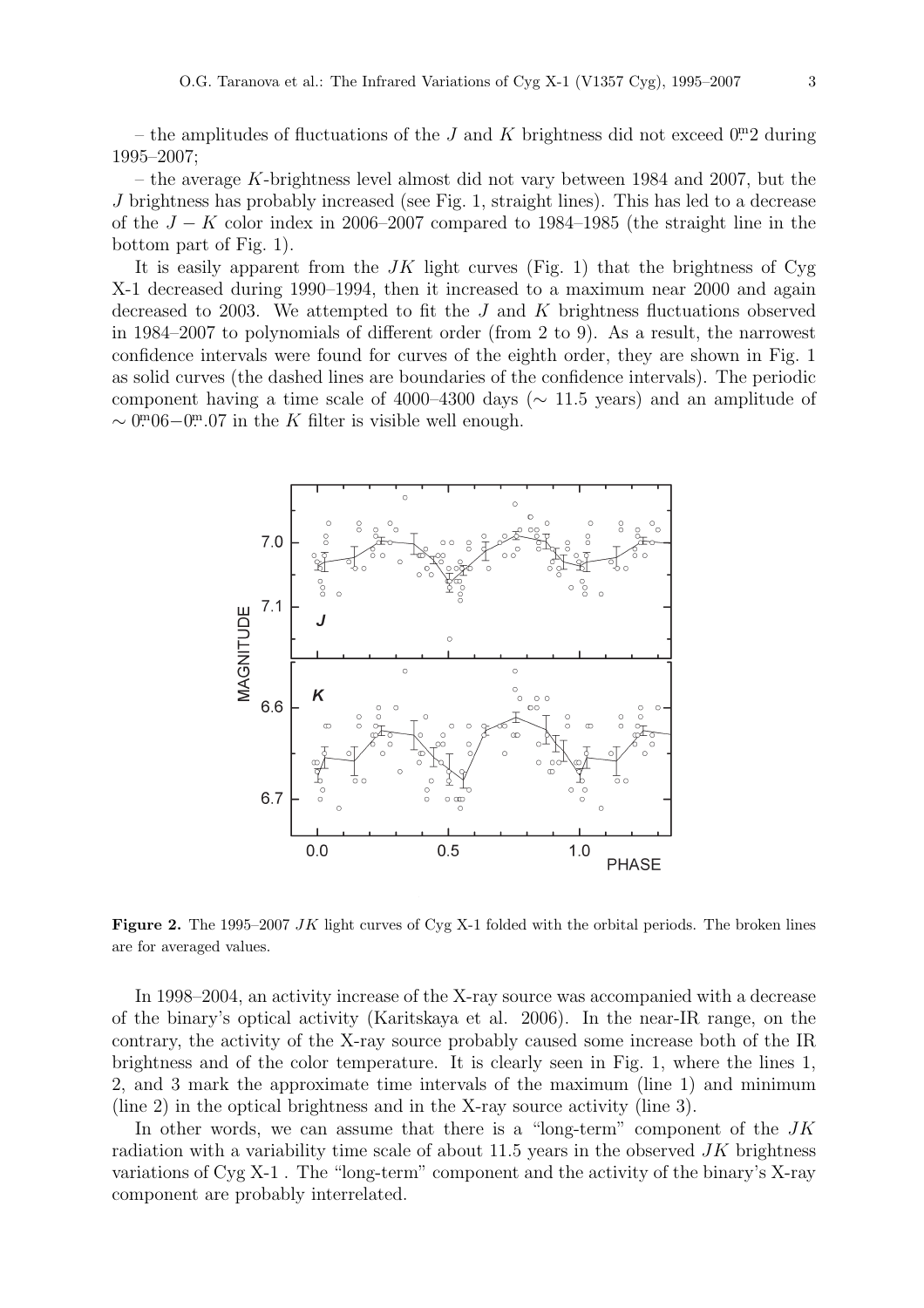Table 1. The  $JK$  photometry of V1357 Cyg (Cyg X-1), 1995–2007

| ταυισ        | T.               |             |           | The AIZ buoromen's or A root | vyg          | $\cup$ yg | $\Delta$ - $\perp$ ),<br>1990 | 2001             |             |
|--------------|------------------|-------------|-----------|------------------------------|--------------|-----------|-------------------------------|------------------|-------------|
| JD           | $\boldsymbol{J}$ | $\sigma(J)$ | K         | $\sigma(K)$                  | JD           | $\cal J$  | $\sigma(J)$                   | $\boldsymbol{K}$ | $\sigma(K)$ |
| $(2440000+)$ |                  |             |           |                              | $(2440000+)$ |           |                               |                  |             |
| 9885.521     | 7.091            | 0.005       | 6.673     | 0.012                        | 11774.338    | 7.010     | $0.005\,$                     | 6.624            | $0.007\,$   |
| 9885.528     | 7.083            | 0.006       | 6.667     | 0.007                        | 11774.345    | 7.005     | $0.005\,$                     | 6.600            | 0.007       |
| 9905.538     | $7.034\,$        | 0.008       | 6.609     | 0.010                        | 11775.354    | $7.015\,$ | $0.005\,$                     | 6.606            | 0.007       |
| 9969.287     | $7.072\,$        | 0.018       |           |                              | 11776.392    | 7.017     | 0.006                         | 6.591            | 0.003       |
| 9969.295     | $7.059\,$        | 0.014       |           |                              | 11776.400    | 7.014     | 0.006                         | 6.595            | 0.004       |
| 9969.300     | 7.062            |             |           |                              | 11777.382    | $7.025\,$ | $0.007\,$                     | 6.619            | $0.005\,$   |
| 11063.339    | 6.972            | 0.011       | 6.549     | 0.010                        | 11777.390    | 7.050     | $0.006\,$                     | 6.618            | 0.007       |
| 11063.346    | 6.991            | 0.012       | 6.549     | 0.009                        | 11778.310    | 7.066     | $0.005\,$                     | 6.657            | 0.003       |
| 11065.339    | 6.995            | 0.014       | 6.566     | 0.011                        | 11779.395    | 7.015     | $0.009\,$                     | 6.591            | 0.007       |
| 11065.346    | $7.002\,$        | 0.012       | 6.561     | 0.012                        | 11780.367    | 7.047     | $0.006\,$                     | 6.620            | 0.008       |
| 11066.347    | 7.007            | 0.018       | 6.574     | 0.009                        | 11780.368    | 7.036     | $0.010\,$                     | 6.622            | 0.007       |
| 11066.355    | 7.012            | 0.017       | 6.574     | 0.010                        | 11782.363    | 6.973     | 0.009                         | 6.593            | 0.016       |
| 11067.264    | 6.995            | $\,0.015\,$ | 6.577     | $0.011\,$                    | 11782.370    | 7.005     | 0.011                         | 6.599            | 0.009       |
| 11067.270    | 6.997            | 0.014       | 6.597     | 0.012                        | 11802.298    | 6.987     | 0.007                         | 6.547            | 0.007       |
| 11067.277    | 7.009            | 0.013       | 6.603     | 0.009                        | 11802.305    | 6.984     | 0.007                         | 6.557            | 0.005       |
| 11068.356    | 6.975            | 0.015       | 6.549     | 0.017                        | 11824.283    | 7.006     | 0.007                         | 6.591            | 0.004       |
| 11068.363    | 6.981            | 0.011       | 6.551     | 0.015                        | 11832.202    | 7.041     | $0.005\,$                     | 6.636            | 0.006       |
| 11069.374    | 7.011            | 0.017       | 6.584     | $0.014\,$                    | 11834.298    | 7.035     | $0.006\,$                     | 6.626            | 0.008       |
| 11069.380    | 6.997            | 0.015       | 6.572     | 0.008                        | 11850.258    | 7.022     | $0.006\,$                     | 6.614            | $0.007\,$   |
| 11069.387    |                  |             | 6.576     | $0.012\,$                    | 11864.178    | 7.035     | 0.004                         | 6.634            | 0.007       |
| 11072.316    | $7.005\,$        | 0.008       | 6.589     | $0.014\,$                    | 11865.270    | 7.075     | 0.007                         | 6.673            | 0.010       |
| 11072.323    | $7.017\,$        | 0.008       | 6.595     | $0.012\,$                    | 11866.208    | 7.020     | 0.005                         | 6.607            | 0.006       |
| 11383.403    | 6.989            | 0.006       | 6.584     | 0.006                        | 11867.152    | 7.045     | 0.007                         | 6.649            | 0.003       |
| 11383.410    | 7.000            | 0.008       | 6.584     | 0.014                        | 11887.139    | 7.023     | 0.010                         | 6.616            | 0.006       |
| 11383.417    | 6.989            | 0.006       | 6.578     | $\,0.013\,$                  | 12125.448    | 7.034     | $0.009\,$                     | 6.655            | 0.012       |
| 11384.466    | 6.980            | 0.009       | 6.580     | 0.008                        | 12127.417    | 7.014     | 0.010                         | 6.627            | 0.012       |
| 11384.474    | 6.986            | 0.010       | 6.589     | 0.006                        | 12127.425    | 7.029     | $\,0.015\,$                   | 6.618            | 0.013       |
| 11385.422    | 7.020            | 0.009       | 6.589     | 0.029                        | 12153.366    | 7.060     | 0.009                         | 6.657            | 0.008       |
| 11385.430    | $7.019\,$        | 0.018       | 6.612     | 0.013                        | 12153.374    | 7.043     | 0.008                         | 6.657            | 0.010       |
| 11387.445    | 6.941            | 0.007       | 6.524     | 0.012                        | 12154.396    | 6.994     | $0.008\,$                     | 6.614            | 0.009       |
| 11387.452    | 6.943            | 0.009       | 6.536     | 0.013                        | 12154.403    | 7.023     | 0.009                         | 6.582            | 0.007       |
| 11393.362    | 6.960            | 0.013       | 6.558     | 0.012                        | 12158.336    | 7.042     | 0.011                         | 6.663            | 0.009       |
| 11393.370    |                  |             | 6.564     | 0.011                        | 12163.365    | 7.027     | 0.008                         | 6.631            | 0.006       |
| 11420.377    | 6.993            | 0.004       | 6.584     | 0.017                        | 12188.251    | 6.994     | 0.008                         | 6.590            | 0.008       |
| 11420.384    | 7.008            | 0.005       | 6.592     | 0.012                        | 12209.205    | 7.061     | 0.002                         | 6.637            | 0.003       |
| 11421.372    | 6.978            | 0.007       | 6.563     | 0.010                        | 12209.210    | 7.041     | $0.004\,$                     | 6.631            | 0.003       |
| 11421.380    | 6.962            | 0.008       | 6.560     | 0.010                        | 12450.456    | 7.035     | 0.013                         | 6.611            | $\,0.012\,$ |
| 11451.304    | 6.977            | 0.008       | 6.579     | 0.007                        | 12454.463    | 6.975     | 0.011                         | 6.563            | 0.007       |
| 11451.310    | 6.966            | 0.012       | 6.573     | 0.007                        | 12455.434    | 7.028     | 0.008                         | 6.625            | 0.015       |
| 11452.290    | 6.928            | 0.008       | 6.525     | 0.005                        | 12456.448    | 7.044     | 0.018                         |                  |             |
| 11452.297    | 6.927            | 0.008       | 6.519     | 0.008                        | 12458.444    | 7.045     | 0.008                         | 6.644            | $0.018\,$   |
| 11453.288    | 6.996            | 0.008       | 6.575     | 0.009                        | 12458.450    | 7.061     | 0.010                         | 6.661            | 0.010       |
| 11454.319    | 7.002            | 0.010       | 6.585     | 0.010                        | 12514.377    | 7.032     | 0.010                         | 6.623            | 0.011       |
| 11455.326    | 6.989            | 0.006       | 6.594     | 0.013                        | 12514.385    | 7.031     | 0.011                         | 6.627            | 0.010       |
| 11456.255    | 6.971            | 0.018       | $6.577\,$ | 0.009                        | 12867.288    | 7.085     | 0.007                         | 6.648            | 0.009       |
| 11738.444    | 7.048            | 0.009       | 6.635     | 0.007                        | 12867.297    | 7.074     | 0.007                         | 6.652            | 0.005       |
| 11738.450    | 7.049            | 0.009       | 6.645     | 0.009                        | 13962.376    | 7.045     | 0.006                         | 6.651            | 0.008       |
| 11741.431    | 7.073            | 0.010       | 6.652     | 0.013                        | 14023.319    | 7.023     | 0.009                         | 6.604            | 0.008       |
| 11742.418    | 7.043            | 0.007       | 6.645     | 0.006                        | 14337.372    | 7.057     | 0.008                         | 6.655            | 0.004       |
| 11744.390    | 7.055            | 0.011       | 6.661     | 0.008                        |              |           |                               |                  |             |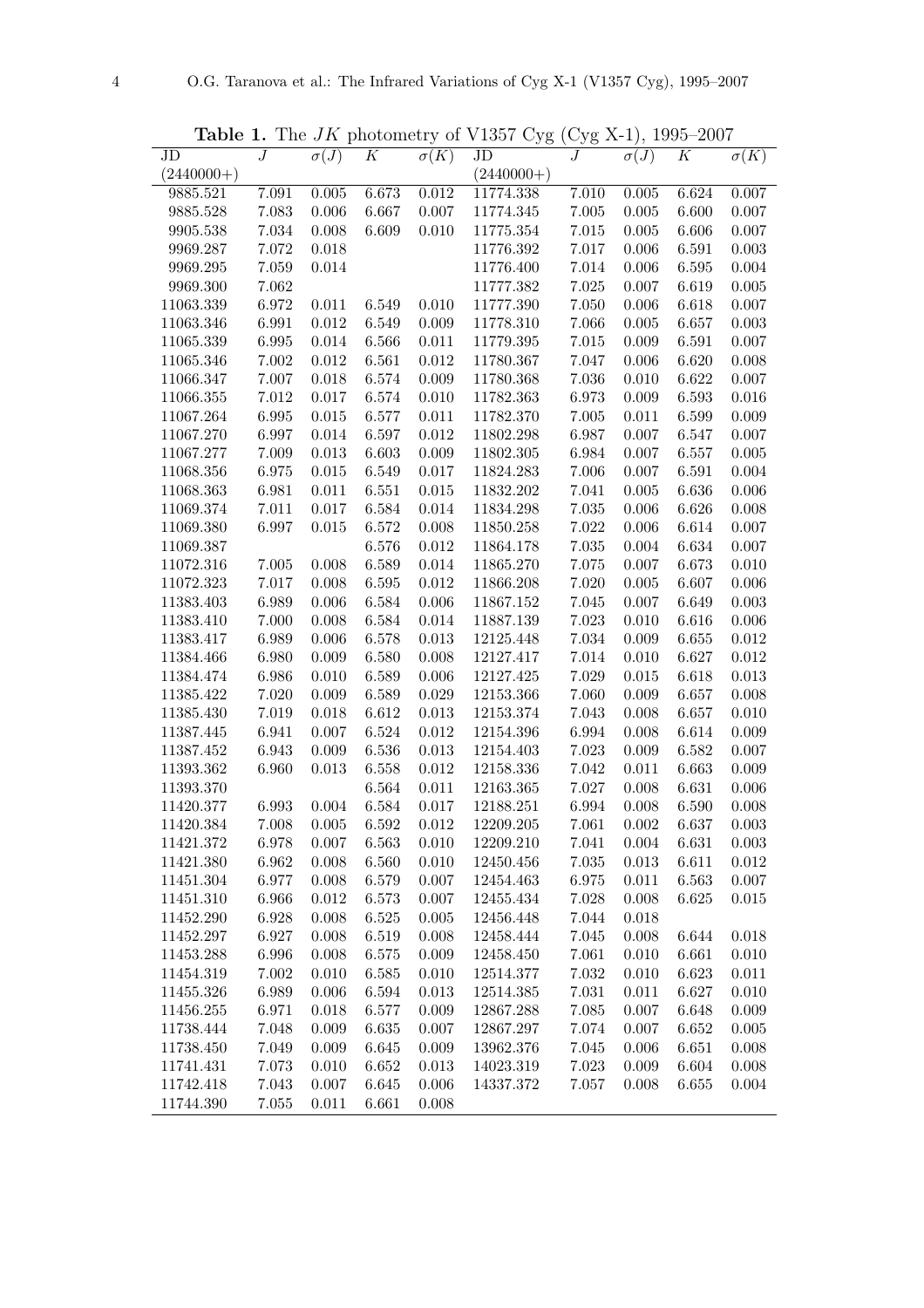The average J and K magnitudes and  $J - K$  color indices of Cyg X-1 for some intervals of our observations (1995–2007, 1984–1994, and 1984–2007) are collected in Table 2. The standard errors (se) for average magnitudes, maximal and minimal magnitudes, and numbers of averaged values  $(N)$  are given. It follows from Table 2 that the source became brighter (its  $JK$  brightness increased) and hotter (its  $J - K$  color index decreased) during 1995–2007, compared to 1984–1994.

| Parameter        | Mean  | se    | Max  | Min  | N   |  |  |  |  |  |
|------------------|-------|-------|------|------|-----|--|--|--|--|--|
| 1995-2007        |       |       |      |      |     |  |  |  |  |  |
| $\overline{J}$   | 7.021 | 0.004 | 6.93 | 7.15 | 110 |  |  |  |  |  |
| K                | 6.606 | 0.004 | 6.52 | 6.68 | 107 |  |  |  |  |  |
| $J-K$            | 0.412 | 0.001 | 0.37 | 0.44 | 105 |  |  |  |  |  |
| 1984–1994        |       |       |      |      |     |  |  |  |  |  |
| J                | 7.046 | 0.005 | 6.91 | 7.22 | 83  |  |  |  |  |  |
| K                | 6.612 | 0.005 | 6.44 | 6.70 | 73  |  |  |  |  |  |
| $J-K$            | 0.433 | 0.004 | 0.35 | 0.59 | 70  |  |  |  |  |  |
| 1984-2007        |       |       |      |      |     |  |  |  |  |  |
| $\cdot$ <i>I</i> | 7.032 | 0.003 | 6.91 | 7.22 | 193 |  |  |  |  |  |
| K                | 6.608 | 0.003 | 6.44 | 6.70 | 180 |  |  |  |  |  |
| $J-K$            | 0.420 | 0.002 | 0.35 | 0.59 | 175 |  |  |  |  |  |

Table 2. The mean  $JK$  magnitudes and  $J-K$  color index for several intervals of observations of Cyg X-1 (1984–2007)

### Variations of JK Magnitudes and J−K Color of Cyg X-1 in the Course of Orbital Motion

Figure 2 displays variations of the J and K brightness of Cyg X-1 versus the orbital phase, from observations of 1995–2007. The broken lines are for averaged values (the error bars are standard errors). Averaging was performed for a phase bin width about 0.07. Phases were calculated with the elements (Brocksopp et al. 1999):

 $MinI = 2441163.529 + 5.599829 \cdot E.$ 

The long-term component in the  $JK$  brightness variations (Fig. 1) was treated as a trend in  $JK$  magnitudes for observations of 1995–2007. Improved relations of the  $J$ and K magnitudes and  $J-K$  color on the orbital phase were derived after removing the trend. Figure 3 exhibits the final orbital  $J$  and  $K$  light curves. The calculated relations are plotted as dashed curves, they correspond to minimal errors. The vertical bars are standard errors, which are se(J) < 0.006, se(K) < 0.007. The orbital JK light curves plotted in Fig. 3 as solid curves are from Nadzhip et al. (1996).

The averaged  $JK$  magnitudes and  $J-K$  color indices for different orbital phases (near minima and quadratures in 1995–2007), without and with correction for the long-term variation component of the  $JK$  radiation, are presented in Table 3 (a, b). In the Table, m are observed magnitudes; se, standard errors;  $\varphi$ , average phases; N, numbers of averaged data points.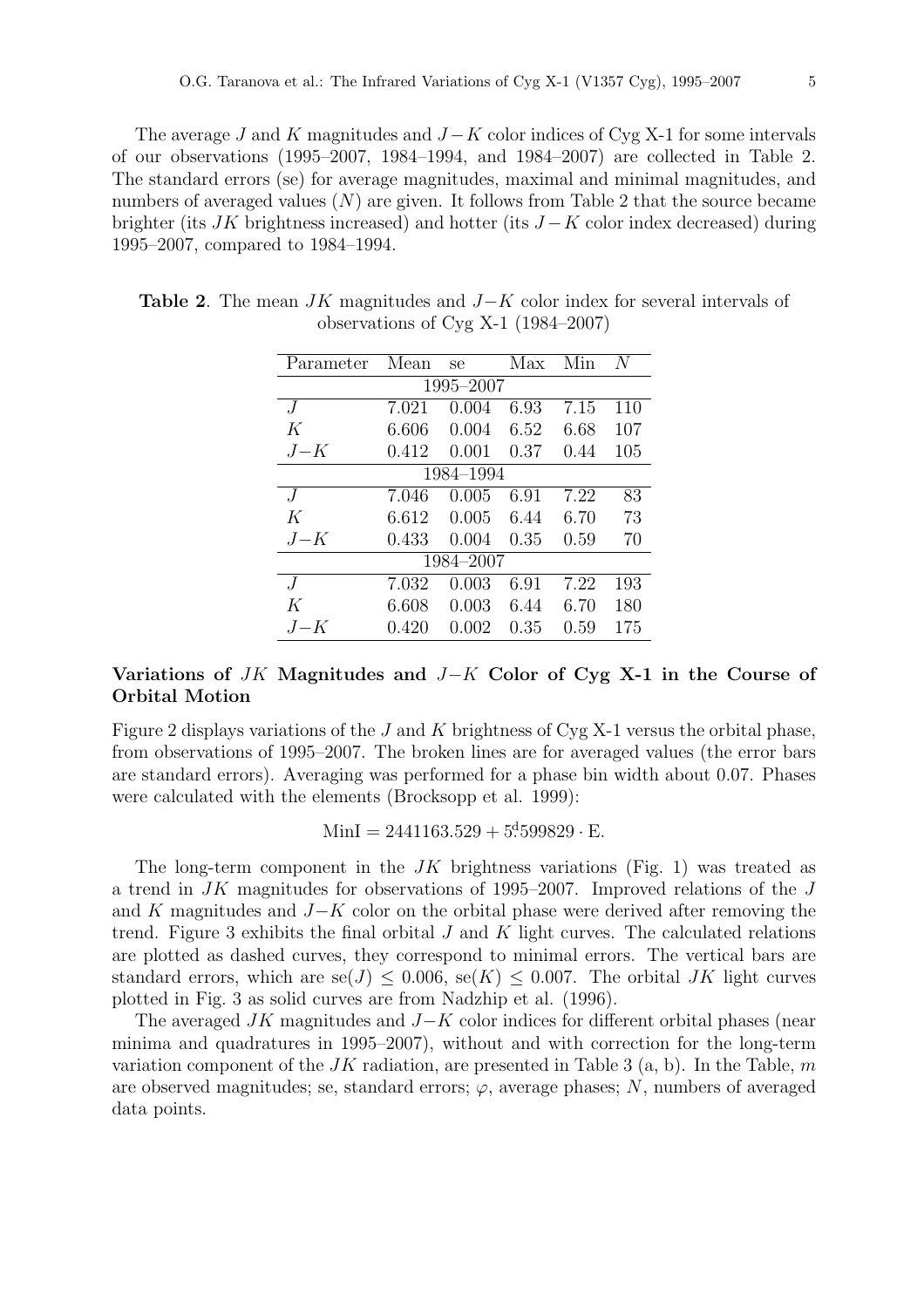**Table 3.** The mean  $JK$  magnitudes and  $J-K$  color indices near orbital minima and quadratures of Cyg X-1 (1995–2007)

|                         |                   |        | $\varphi = 0.05 \pm 0.05$ $\varphi = 0.25 \pm 0.05$ $\varphi = 0.50 \pm 0.05$ $\varphi = 0.75 \pm 0.05$ |        |        |                                                 |             |       |
|-------------------------|-------------------|--------|---------------------------------------------------------------------------------------------------------|--------|--------|-------------------------------------------------|-------------|-------|
|                         |                   |        | $N = 16$ $N = 11$ $N = 16$ $N = 13$                                                                     |        |        |                                                 |             |       |
|                         |                   | $m$ se |                                                                                                         | $m$ se | $m$ se |                                                 | m           | se se |
| $J = 7.029 \quad 0.009$ |                   |        | 7.008 0.009                                                                                             |        |        | 7.044 0.007 6.987 0.008                         |             |       |
| K                       | 6.614 0.008       |        | 6.594 0.009                                                                                             |        |        | 6.637 0.007                                     | 6.574 0.009 |       |
|                         | $J-K$ 0.413 0.003 |        |                                                                                                         |        |        | $0.415$ $0.006$ $0.407$ $0.004$ $0.415$ $0.005$ |             |       |

a. No correction for long-term variations of the  $JK$  brightness

b. After correction for long-term variations of the  $JK$  brightness

|         |                   |             | $\varphi = 0.05 \pm 0.05$ $\varphi = 0.25 \pm 0.05$ $\varphi = 0.50 \pm 0.05$ $\varphi = 0.75 \pm 0.05$ |                                                                                                                                                                                                                                |                 |             |             |       |
|---------|-------------------|-------------|---------------------------------------------------------------------------------------------------------|--------------------------------------------------------------------------------------------------------------------------------------------------------------------------------------------------------------------------------|-----------------|-------------|-------------|-------|
|         |                   |             | $N = 16$ $N = 11$ $N = 16$ $N = 13$                                                                     |                                                                                                                                                                                                                                |                 |             |             |       |
|         | m                 | se          | m                                                                                                       | se to the set of the set of the set of the set of the set of the set of the set of the set of the set of the set of the set of the set of the set of the set of the set of the set of the set of the set of the set of the set | $m$ se          |             | m           | se se |
| J       | 7.088 0.005       |             |                                                                                                         | 7.071 0.006                                                                                                                                                                                                                    | 7.107 0.006     |             | 6.987 0.008 |       |
| $K_{-}$ |                   | 6.653 0.004 |                                                                                                         | 6.641 0.007                                                                                                                                                                                                                    |                 | 6.682 0.007 | 7.055 0.007 |       |
|         | $J-K$ 0.439 0.003 |             |                                                                                                         | $0.436$ $0.005$                                                                                                                                                                                                                | $0.429$ $0.004$ |             | 7.055 0.007 |       |

It follows from the data of Table 3, Figs. 2 and 3 that the  $J$  and  $K$  orbital brightness variations are almost sinusoidal. The orbital  $JK$  light curves have appreciable asymmetry in quadratures. For example, the  $J$  magnitude of Cyg X-1 near the phase 0.75 is brighter approximately by  $0^{m}012$  than near the phase 0.25. The secondary minimum (the X-ray source in front) is deeper compared to the primary minimum (the optical component in front). The brightness difference is at least  $0^{\text{m}}.02$  at 2.2 microns (the K band). The source probably becomes hotter (a minimum of the  $J-K$  color index) at a secondary minimum. After the correction for the trend, the  $J-K$  color index becomes larger (the source becomes cooler) at all orbital phases.

Thus, it is possible to conclude that in 1995–2007 and 1984–1994 the orbital-phase relations for the J and K magnitudes were similar and can be explained by the model of ellipsoidal variability of an optical star during its orbital motion. It is possible to use the parameters of the binary system derived earlier (Nadzhip et al. 1996) for the observations of 1995–2007.

The mean amplitude of the J and K ellipsoidal variations was  $\Delta m \sim 0$ <sup>m</sup>038–0<sup>m</sup>042 (Table 3). In such a case, the ratio of average radius of the supergiant in quadratures and in minima is  $R(\text{O}9.7, \text{ Max})/R(\text{O}9.7, \text{ Min}) \approx (10^{0.4\Delta m})^{0.5} \approx 1.02$  if the temperature of the optical component does not change during the orbital motion.

If the minimum of the  $J-K$  color index near the orbital phase 0.5 (Table 3 and Fig. 2) is real, then the color temperature of the optical component at this phase is larger approximately by 1000 K than at the phase 0.75. As a result, the radius ratio  $R(O9.7, 0.75)/R(O9.7, 0.5)$  will be 1.05.

### The 294-day Period

The analysis of data from the Vela and Ariel satellites (1969–1979) permitted to find a period about 300 days in the X-ray flux from Cyg X-1 (Priedhorsky et al. 1983). Kemp et al. (1983, 1987) found and carefully studied variations of the system's optical radiation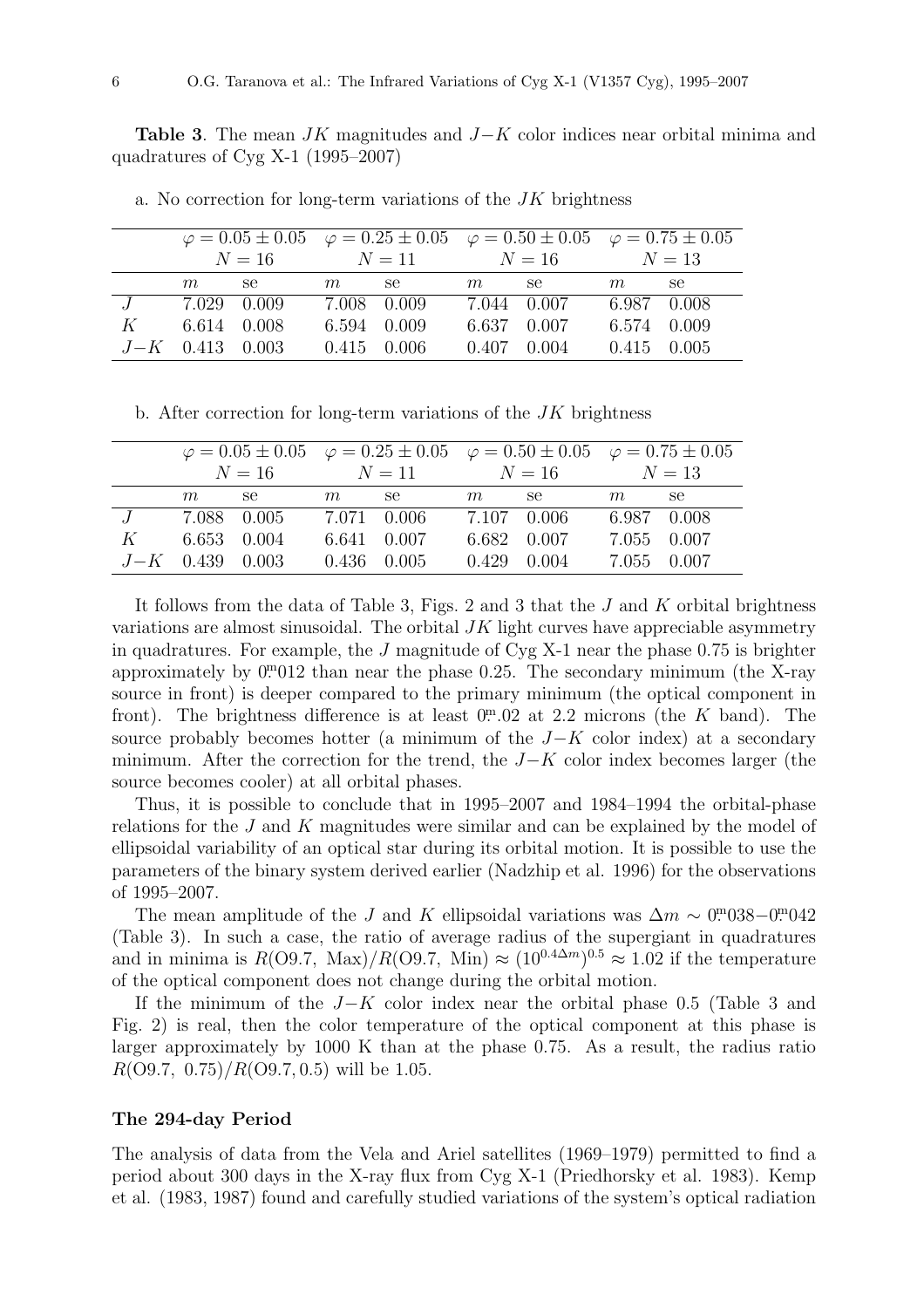with the period of 294 days. The changes of the  $J$  and  $K$  brightness of Cyg X-1 with the period  $P = 294.12$  and epoch  $JD(Min) = 2442955.9$  (Kemp et al. 1987) are presented in Fig. 4. The solid and dashed curves are approximations by fourth-order polynomials, with their confidence intervals. Thus, a 294-day period with the amplitude  $\sim 0^{m}03$  is probably present in the K filter (Fig. 4). The K-band minimum is at the phase 0.3, it is displaced approximately by 90 days with respect of the orbital elements from Kemp et al. (1987).

We see that the  $JK$  variations of the X-ray binary Cyg X-1 in 1995–2007 consisted of at least three components:

- the long-term J and K variations on a time scale  $\sim$  11.5 years;
- the orbital  $J$  and  $K$  variations;
- the variations of the J and K magnitudes with a 294-day period.

## The JK Brightness of Cyg X-1 Near the Primary Orbital Minimum (the Optical Star in Front)

An estimate of the interstellar extinction. We assume that only the optical component of Cyg X-1, the O9.7Ia supergiant HD 226868, contributes to the radiation in the J and K filters near the primary minimum.

The  $J-K$  color index for a normal O9.7 supergiant is  $-0^{\text{m}}116$  (Koornneef, 1983). The observed index (without a correction for the trend) near the primary minimum (Table 3a,  $\varphi = 0.05$ ) is  $J - K = 0^{m}413 \pm 0^{m}003$ , i.e. the color excess is  $\Delta(J - K) = 0^{m}529 \pm 0.05$ 0<sup>m</sup>003. Hence, the interstellar extinction for Cyg X-1 corresponds to  $E(B-V) = (0.929 \pm 0.003)$  $0^{m}003)/0.54 = 0^{m}979 \pm 0^{m}006$ ,  $A_V = 3^{m}04 \pm 0^{m}02$  for the normal law of the interstellar extinction (Koornneef, 1983). If the parameter  $A_V/d$  for Cyg X-1 is 1.3 kpc<sup>-1</sup> (Margon et al. 1973), the distance to the star is  $d = 2.34 \pm 0.04$  kpc.

The color excess after correction for the trend is  $\Delta(J-K) = 0.0554 \pm 0.0003$  and the interstellar extinction is  $E(B-V) = (0.0054 \pm 0.0003)/0.54 = 1.0025 \pm 0.0006, A<sub>V</sub> =$  $3^{m}18 \pm 0^{m}02$ , and  $d = 2.44 \pm 0.04$  kpc.

Thus, our estimate of  $E(B-V) = 1^{m}025 \pm 0^{m}006$  after correction for the trend is close to that from UBV photometry (Karitskaya et al. 2006).

Parameters of the optical source from JK observations of 1995–2007. The radius of the source visible near the primary orbital minimum can be estimated from the equation:

$$
R_* = d \cdot (F(J_0(0.0)/B(J, T_{ef}))^{0.5},
$$

where  $F(J_0(0.0))$  is the flux calculated for the J magnitude of Cyg X-1 near the primary orbital minimum (Table 3b), corrected for the interstellar extinction;  $B(J, T_{ef})$  is the flux at 1.25 microns (J) for a black body of the temperature  $T_{ef}$ ; d is the distance to Cyg X-1. The effective temperature of the O9.7 supergiant was assumed to be  $T_{ef} \approx 29000 \text{ K}$ (Vacca et al. 1996). The calibration from Koornneef (1978) was used for transformation of magnitudes to fluxes. As a result, we find  $R_* \approx 14.7 \cdot 10^{11}$  cm  $\approx 21 R_{\odot}$  and  $L_* \approx$  $1.1 \cdot 10^{39} \text{ erg/s} \approx 2.8 \cdot 10^5 L_{\odot}.$ 

The color index  $J-K = -0.00116 \pm 0.0003$  near the primary orbital minimum (after correction for interstellar extinction) corresponds to the source's color temperature  $T_c$  =  $21500 \pm 500$  K. The radius of such a source will be 25  $R_{\odot}$ .

The long-term component. The difference between the  $J-K$  color indices not corrected and corrected for the trend (Table 3a,b) corresponds to a variation range of color temperatures of (22000–26000) K near the primary orbital minimum. Such changes of the color temperature should lead, for example, to a change of the  $J$  brightness by more than  $0<sup>m</sup>2$ ,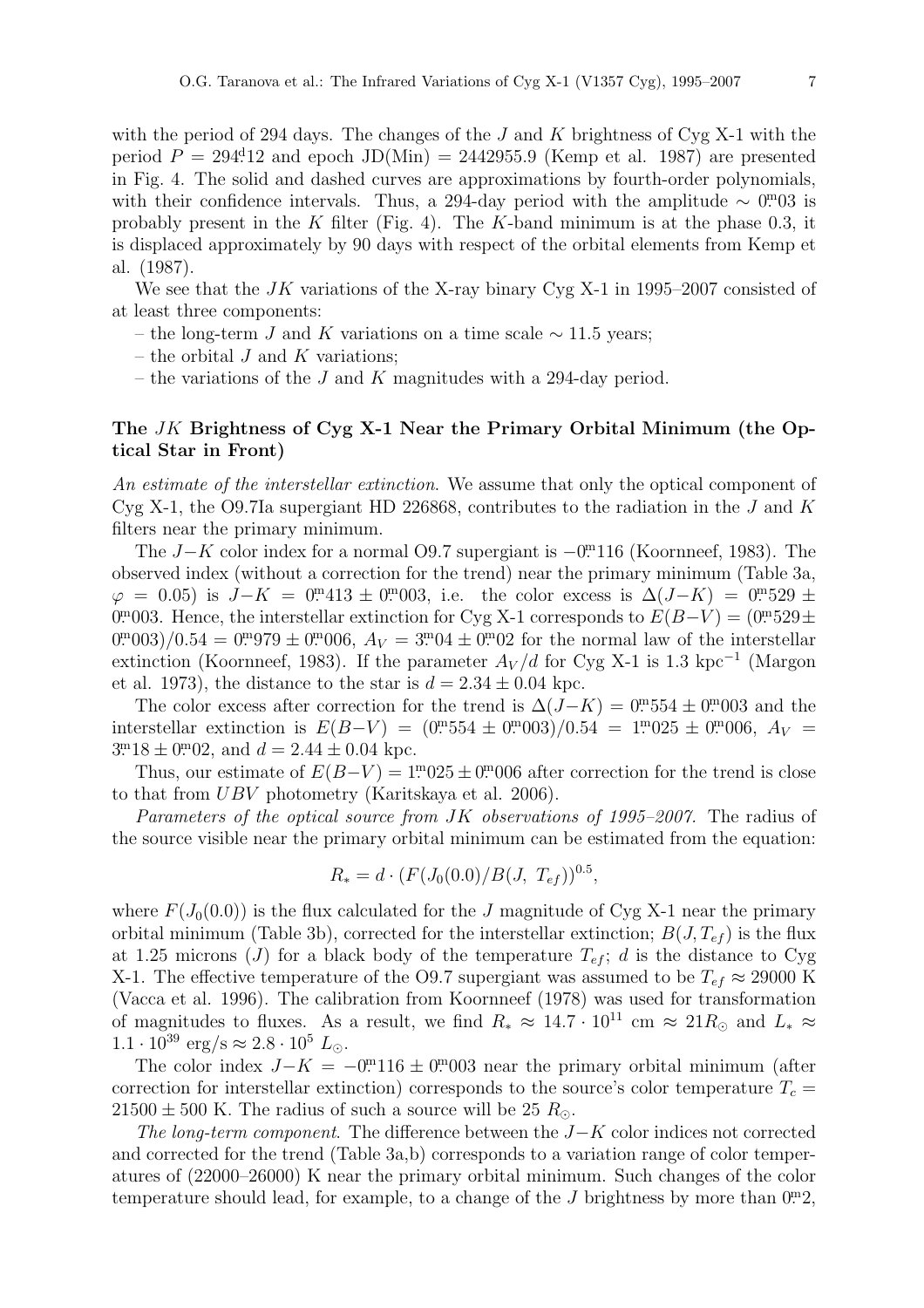the radius of the source being constant. The observed changes (Table 3) do not exceed  $0^{\text{m}}.05-0^{\text{m}}.07$ . In this case, a temperature increase of the supergiant by  $(4000-5000)$  K, for the observed increase of the J-band brightness by approximately  $0^{\text{m}}.05$ , should be accompanied with a decrease of its radius approximately by 5–6% and an increase of its luminosity by a factor of 1.5–2. Thus, the long-term variation component in the  $J$  and K radiation from Cyg X-1 can be explained with changes of temperature, radius, and brightness of the hot supergiant on a time scale about 11.5 years.

# 4 CONCLUSIONS

The  $JK$  variations of the X-ray binary Cyg X-1 in 1995–2007 consist of at least three components:

– The J and K brightness variations due to the orbital motion. The orbital changes of the  $J$  and  $K$  brightness are almost sinusoidal. The orbital  $JK$  light curves possess appreciable asymmetry in quadratures. For example, the J magnitude of Cyg X-1 near the phase  $0.75$  is approximately by  $0.0012$  brighter than near the phase  $0.25$ . The secondary minimum (the X-ray source in front) is deeper, compared to the primary minimum (the optical component in front). The brightness difference is at least  $0.02$  at 2.2  $\mu$ m (the K band). The source probably becomes hotter (a minimum of the  $J-K$  color index) at the secondary minimum. The color index  $J-K$  becomes larger at all orbital phases, i.e. the source becomes cooler, after correction for the trend.

– The long-term  $J$  and  $K$  brightness variations, on a time scale about 11.5 years.

– The J and K brightness variations with a 294-day period. The amplitude is  $\sim 0^{m}03$ in the K filter. The minimum of the K brightness is at the phase 0.3, it is shifted by approximately 90 days with respect of the orbital elements from Kemp et al. (1987).

The two last conclusions need verification, and thus it is necessary to continue near-IR photometry of Cyg X-1.

Acknowledgements: This study was supported by the Russian Foundation for Basic Research (grant No. 06-02-16843).

### References:

Bowyer, S., Byram, E.T., Chubb, T.A., Friedmann, H., 1965, Science, 147, 394

- Brocksopp, C., Tarasov, A.E., Lyuty, V.M., Roche, P., 1999, Astron. and Astrophys., 343, 861
- Johnson, H.L., Mitchell, R.I., Iriarte, B., Wiśniewski, W.Z., 1966, Comm. Lunar and Planet. Lab., 4, 99
- Karitskaya, E.A., Lyuty, V.M., Bochkarev, N.G. et al., 2006, Inform. Bull. Var. Stars, No. 5678
- Kemp, J.C., Herman, L.C., Barbour, M.S., 1978, Astron. J., 83, 962
- Kemp, J.C., Barbour, M.S., Henson, G.D., et al., 1983, Astrophys. J., 271, L65

Kemp, J.C., Karitskaya, E.A., Kumsiashvili, M.I., et al., 1987, Soviet Astronomy, 31, 170 Koornneef, J., 1983, Astron. and Astrophys., 128, 84

- Leahy, D.A., Ananth, A.G., 1992, Monthly Notices Roy. Astron. Soc., 256, 39
- Lyutyi, V. M., 1972, IAU Circulars, No. 2395

Lyutyi, V.M., Syunyaev, R.A., Cherepashchuk, A.M., 1973, Soviet Astronomy, 17, 1 Margon, B., Bowyer, S., Stone, R.P.S., 1973, Astrophys. J., 185, L113